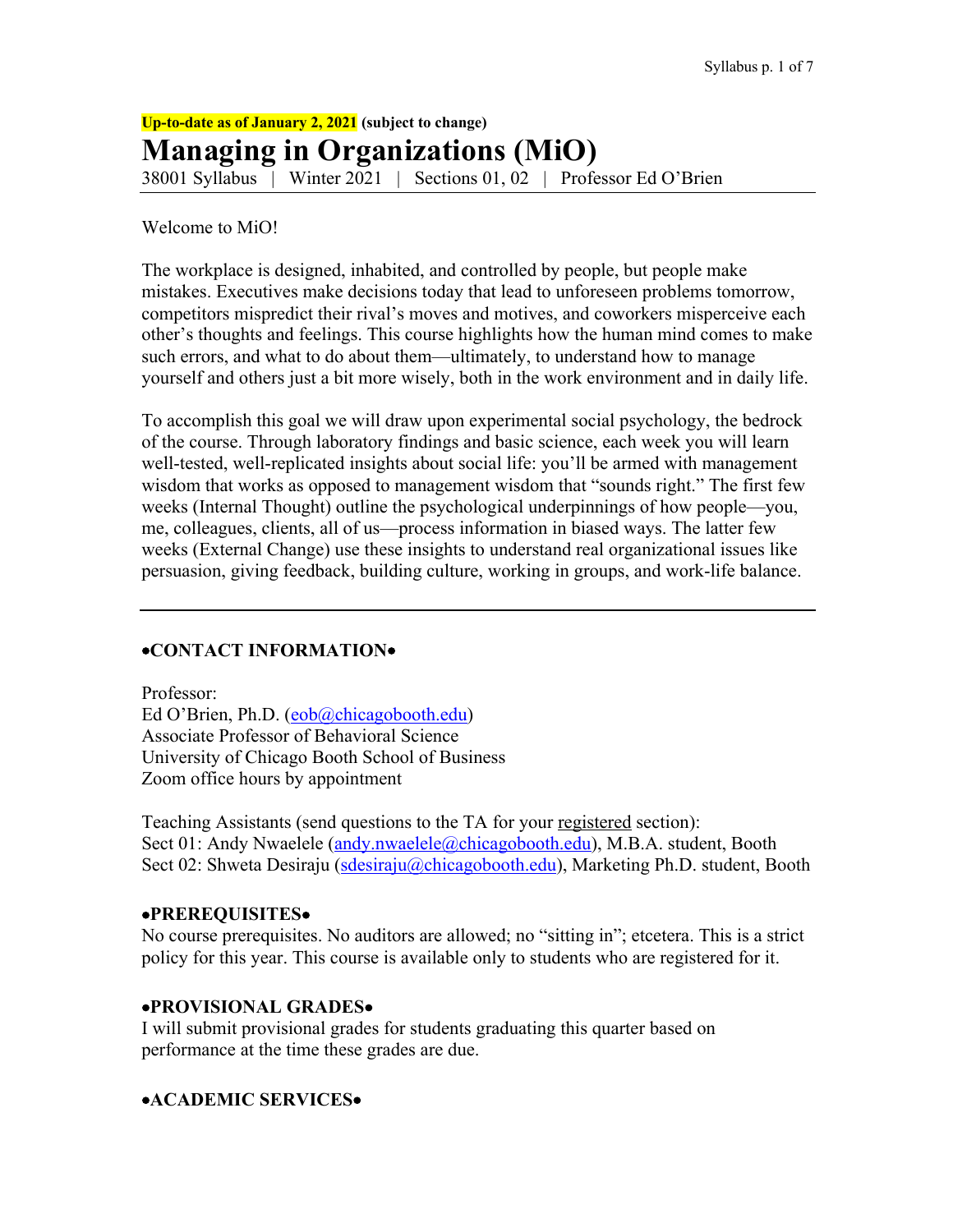The University of Chicago is committed to ensuring the full participation of all students in its programs. If you have a documented disability (or think you may have a disability) and, as a result, need a reasonable accommodation to participate, complete course requirements, or benefit from the University's programs or services, please contact Student Disability Services as soon as possible. To receive a reasonable accommodation, you must be appropriately registered with Student Disability Services. Please contact the office at 773-702-6000 or disabilities@uchicago.edu, or visit disabilities.uchicago.edu. Student Disability Services is at 5501 S. Ellis Avenue. If you have an approved accommodation from Student Disability Services for this course, please contact Academic Services at AcademicServices@lists.chicagobooth.edu as soon as possible.

#### •**RECORDING POLICY**•

Instructors have the discretion to record course sessions, except when recording is required to meet the needs of students granted an accommodation by the Office of Student Disability Services. Recordings in which students are identifiable will be managed in accordance with FERPA (the Family Educational Rights and Privacy Act). This time-limited policy has been implemented to effectively deliver a remote education while safeguarding privacy and protecting rights in courses and instructional materials. By attending course sessions, students acknowledge that they will not: (i) record, share, or disseminate course sessions, videos, transcripts, audio, or chats; (ii) retain such materials after the end of the course; (iii) use such materials for any purpose other than in connection with participation in the course; (iv) share links to course sessions with any persons not authorized to be in the course session. Course recordings, content, and materials are covered by copyrights held by the University of Chicago. Any unauthorized use of any of the course materials will violate such copyrights. Any violation of this policy will be referred to the Area Dean of Students.

# •**MATERIALS**•

—Course website: https://canvas.uchicago.edu/

—Readings: I will provide all readings for you as PDFs on our Canvas site (you are not required to purchase any books, materials, and so on—though I will be recommending some fantastic books for those of you who want to dive deeper outside of class). All readings are required, before watching each lecture. I will not summarize the readings in lecture. You will be expected to understand basic references about the readings. The readings lay the groundwork for some fundamental principles that will help you then more efficiently process the lectures in real time. The lectures comprise new material that will go beyond the readings.

—Lecture slides: I will post the lecture slides after all optional live sessions are done for that week. In other words, you will not have access to the slides before or during lecture. I promise this isn't to annoy you, but to enhance learning, keep the slides interesting, and allow the lecture to be as fresh as possible. Therefore, plan on spending your Zoom time taking your own notes as I move along the material (the slides will be numbered during lecture, for your reference while taking notes).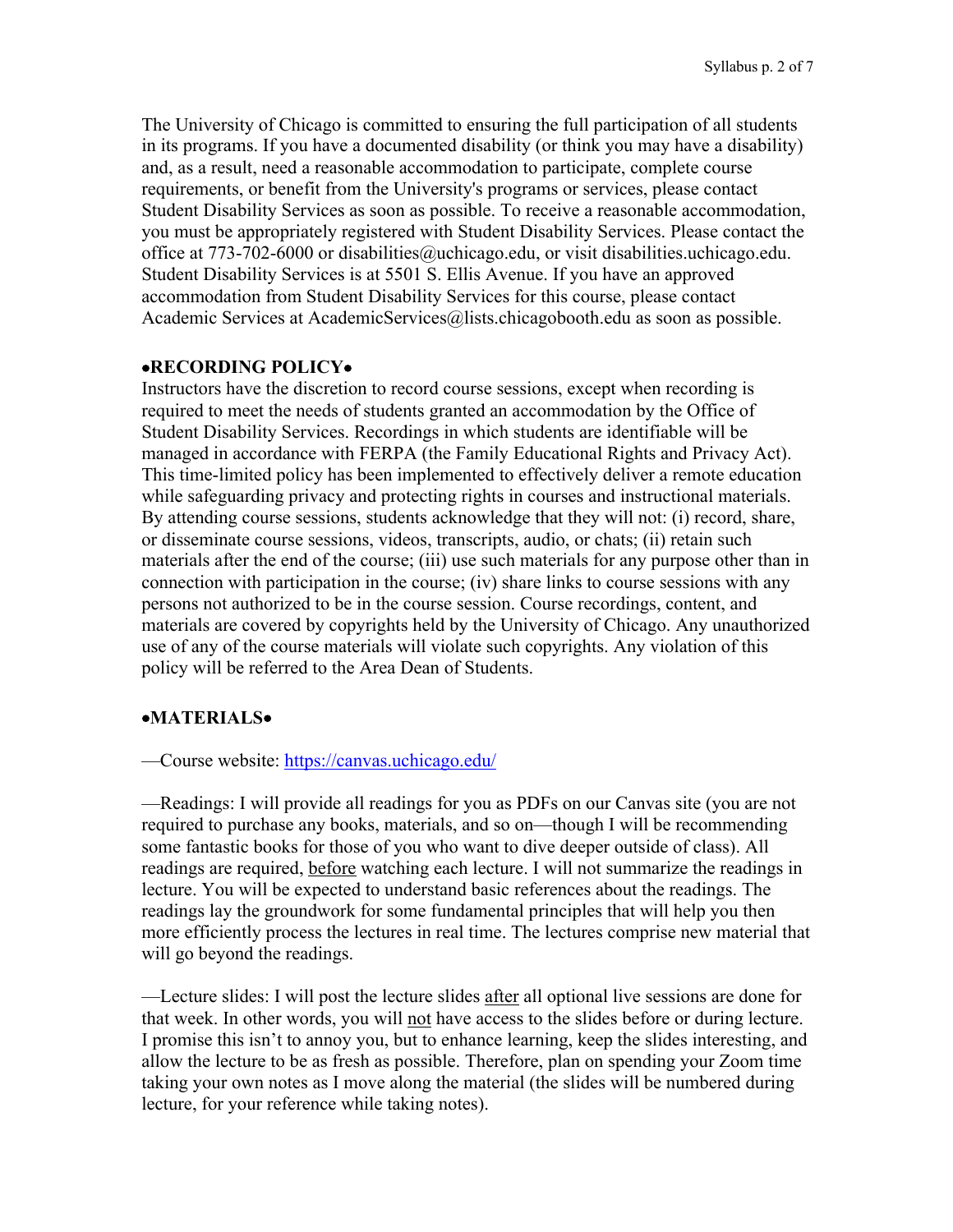Per Booth policy, lecture slides (and all course material, including everything over Zoom) are confidential, privileged, and only for the information of the intended recipient and may not be used, published or redistributed without my prior written consent.

# •**GRADING**•

**\*Note well: For ALL assignments below, the 11:59pm deadline is painfully literal: The submission portal will close at exactly 11:59pm on the due date. You won't be able to submit anything at this point, and you will earn zero points (…even if you're, literally, one second late). Emailing us with late work will also earn you zero points. You've been warned! No exceptions. I know this is an annoying policy, but it is the only way that I can fully ensure equal fairness in grading each and every student.**

Please see Canvas to find detailed documents outlining each graded component of the course (i.e., what exactly to do for each) and what we're looking for when grading them. But, to reiterate the key details here, your final course grade comprises these components:

—Weekly Activity Tasks (15% of course grade): **Every Monday by 11:59pm**, you'll need to complete an Activity Task. You get full credit simply for completing them; there are no right or wrong answers. This component of the course is meant to be experiential and to get your feet wet in the world of psychology. Task times range from  $\sim$  5 minutes to ~30 minutes. You'll submit your data, which I'll incorporate into lecture that week. (Rest assured, I'll always describe data via class averages. I'll never individually call you out. Your responses are 100% confidential to me, and 100% anonymous to everyone else).

# *There will be 7 Activity Tasks in total, one before each non-exam week (\*Note: This includes the Monday before our very first class that Wednesday!)*

—Weekly Reflection Tasks (15% of course grade): **Every Monday by 11:59pm**, you will also submit weekly reflection papers. You will formulate your reactions to the previous lecture and/or the upcoming readings, based on questions that I send out. Each paper will be scored on a "check" scale and cannot exceed 1 page single-spaced. If you exceed this limit, know that we will grade only what we see on the first page. If you get a check: Good work. This means that you did a good job and met the high expectations that I have for Booth students. Keep it up. *Note that the grading scheme is designed such that, if you receive checks for every Reflection Task, that earns you maximum (100%) points!* Some papers may receive a "check-minus." These papers are below the bar, usually meaning you didn't answer part of the question, you answered without considering the psychological orientation of the class, or if it was clear you dashed off an answer without thinking much. A small handful of papers may receive a "check-plus." These will be rare by design and count as extra credit (*Again: note that the grading scheme is designed such that a "check" earns you 100%, thus rendering check-pluses to be extra credit*). These are reserved for the best papers relative to your peers that also offer unique insight—that others would find useful after doing all readings and attending class.

*There will be 7 Reflection Tasks in total, one before each non-exam week (\*Note: This includes the Monday before our very first class that Wednesday!)*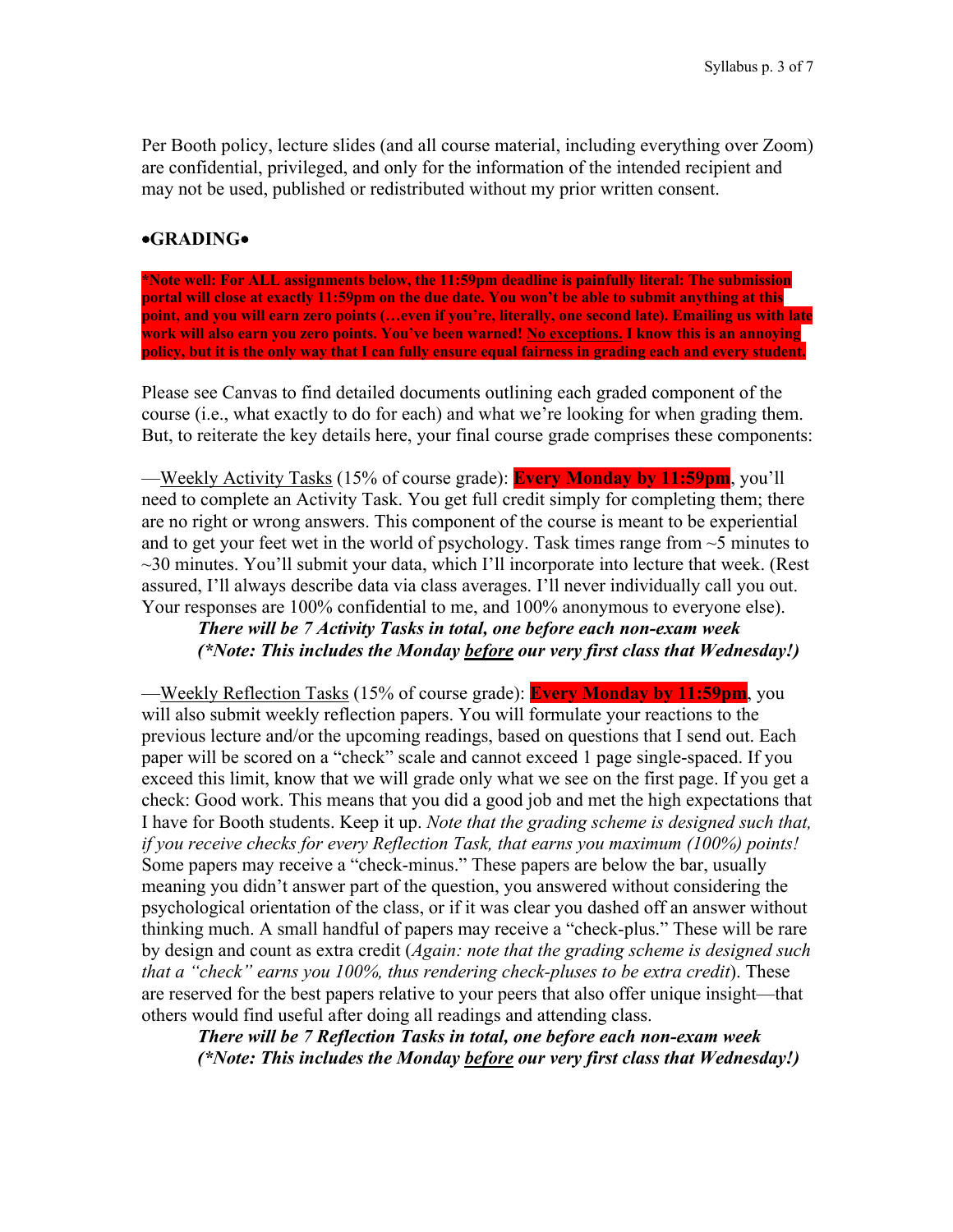—Exams (40% of course grade): You'll be assigned an exam, to be completed on your own, near the start of the quarter and again near the end of the quarter (in order to tap into different sets of material, comprising each half of the course). To help save you time to take the exam, I won't assign Activity Tasks or Reflection Tasks during exam weeks.

*There will be 2 Exams in total: Exam 1 is due Monday Feb 8 at 11:59pm and Exam 2 is due Monday March 8 at 11:59pm.*

—Final Paper (30% of course grade): The final assignment is a final paper. You will pick a real-world organization (including your own, if you so choose; you can anonymize where needed to maintain confidentiality) and write a list of recommendations for how to improve it, based on class concepts. No more than 10 double-spaced pages in total. More details to follow; nothing to do for now. You'll have the choice to write it by yourself, or as a group (no more than 5 members). Every group member will receive the same grade.

*There will be 1 Final Paper in total, due Monday March 15 by 11:59pm.*

On Canvas, you'll also find an Excel document ("grade calculator") where you can plugand-play your individual grades in order to keep track of your final letter grade for the course. This is simply meant to be a helpful resource for you, to keep track of how you're doing. This Excel document is programmed to automatically account for the percentage weighting listed above (15% Activity, 15% Reflection, 40% Exams, 30% Final Paper).

| Final course scores of | Translate into this course letter grade |
|------------------------|-----------------------------------------|
| 95.00 or above         | $\mathbf{A}$                            |
| 92.00 to 94.99         | $A-$                                    |
| 89.00 to 91.99         | $B+$                                    |
| 86.00 to 88.99         | $\mathbf{B}$                            |
| 83.00 to 85.99         | $B -$                                   |
| 80.00 to 82.99         | $C+$                                    |
| 77.00 to 79.99         | $\mathcal{C}$                           |
| 74.00 to 76.99         | $C-$                                    |
| 71.00 to 73.99         | $D+$                                    |
| 68.00 to 70.99         | D                                       |
| 65.00 to 67.99         | $D-$                                    |
| 64.99 or below         | $\overline{F}$                          |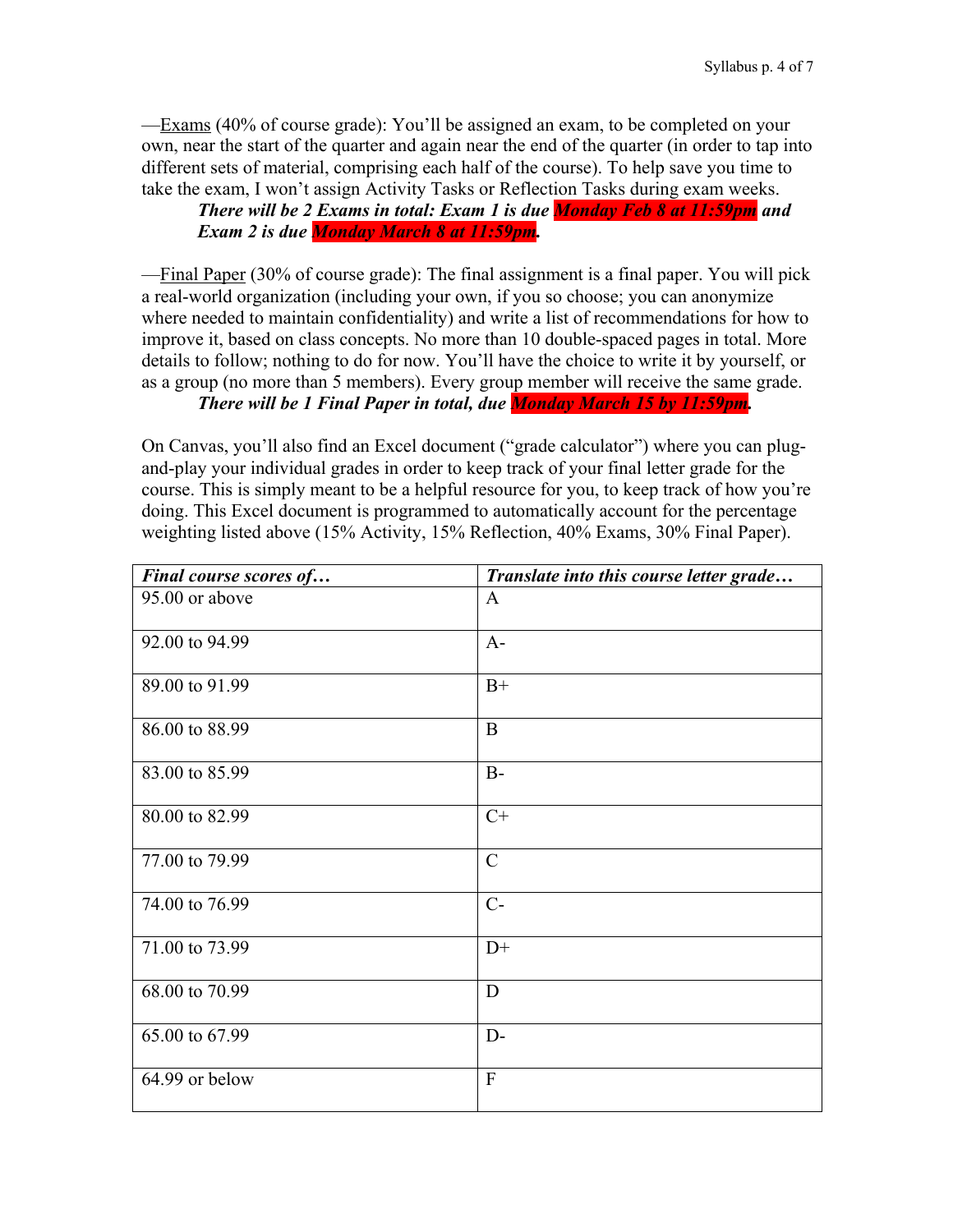# •**CLASS ETIQUETTE**•

Despite our virtual Zoom environment, I still expect Booth students to adhere to all standard classroom norms. Note that if your final course grade falls right on the border of a grade cut-off and therefore requires manual correction, having been a good MiO citizen throughout the quarter will likely earn you the benefit of the doubt (and less likely so for students who did these things less consistently throughout the quarter). This includes:

—Having empathy and being a supportive and constructive team player (e.g., respecting your classmates' comments and never disparaging them, no matter how cute you think your comment is). Now more than ever, snark is not welcome here. All of us—me, you, your classmates—will likely fumble something on Zoom at some point, and all of us are experiencing hidden hardships during this time. I want every one of my students to feel comfortable and to view themselves as part of the same Social Psychology team. We're here to bring material to life *together*. You need to play your part in making this happen.

—Devoting your full genuine attention to Zoom lectures, and in the live Q&A sessions (if you attend). This means, for example, that I expect that you won't be checking your phone or completing other tasks while watching the lecture videos and on Zoom (obvious exceptions aside, such as dealing with family emergencies). I'll be treating this course just like I'd treat it if we were meeting normally in person. I think you (and all of us) will have the most rewarding learning experience if that's how you try to treat the course, too.

### •**COURSE SCHEDULE**•

### *PART ONE: INTERNAL THOUGHT*

Week  $1$  — The Power of the Situation (Wed Jan 13)

- Readings: (i) The Talent Myth (ii) A Tale of Two Plants
- In-video activity: NUMMI
- **Hence, due Mon Jan 11, 11:59pm:** The readings above + Activity Task 1 + Reflection Task 1

Week 2 — Mistaken Impressions: Receiving and Seeking Information (Wed Jan 20)

- Readings: (i) Why CEOs Fail (ii) How We Know What Isn't So: Chapter 4 and Chapter 6; (iii) Made to Stick: Introduction and Chapter 1
- In-video activity: Carter Racing
- **Hence, due Mon Jan 18, 11:59pm:** The readings above + Activity Task 2 + Reflection Task 2

Week 3 — Sense Making: How Beliefs Create Reality (Wed Jan 27)

- Readings: (i) Pygmalion in Management (ii) How (Un)ethical Are You? (iii) Set-Up-to-Fail Syndrome (iv) Ann Hopkins - A (v) Amicus Curiae Brief
- In-video activity: Ann Hopkins
- **Hence, due Mon Jan 25, 11:59pm:** The readings above + Activity Task 3 + Reflection Task 3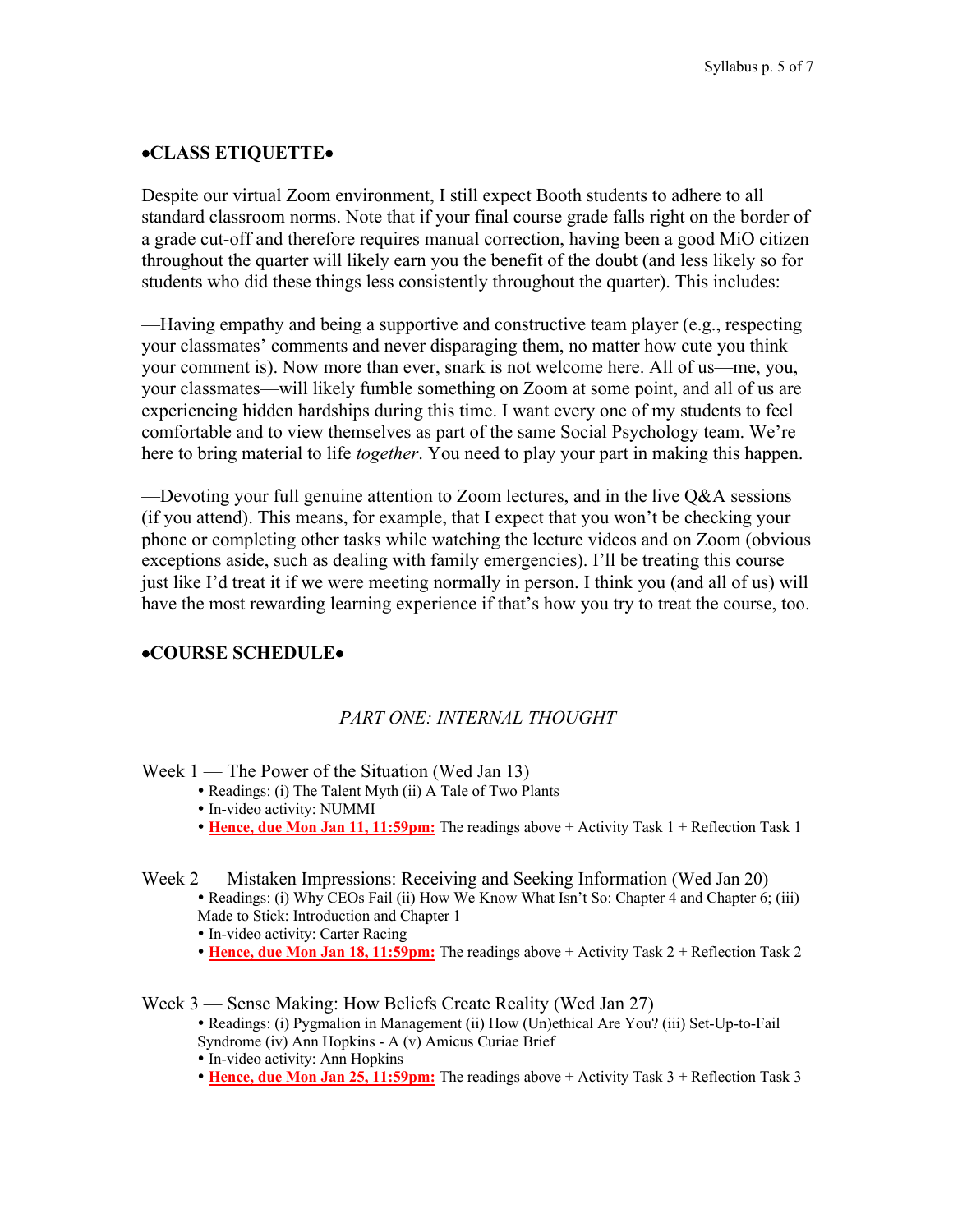Week 4 — Mind Reading: Knowing Others' Thoughts (Wed Feb 3)

- Readings: (i) Managing Your Boss (ii) The Better Boss
- In-video activity: Perspective Making
- **Hence, due Mon Feb 1, 11:59pm:** The readings above + Activity Task 4 + Reflection Task 4

# *PART TWO: EXTERNAL CHANGE*

Week 5 — Motivation (Wed Feb 10)

 Readings: (i) On the Folly of Rewarding A, While Hoping for B (ii) Motivation: A Diagnostic Approach (iii) Pick any 5 readings from "Working" and be prepared to reflect on them in lecture In-video activity: Motivation at Work

 **Hence, due Mon Feb 8, 11:59pm:** The readings above + **Exam 1** (covering: Weeks 1, 2, 3, 4); No Activity Task this week and no Reflection Task this week; good luck on the exam!

Week 6 — Workplace Wellbeing: Hacks for Happiness and Creativity (Wed Feb 17)

- Readings: (i) Creativity Under the Gun (ii) The Futile Pursuit of Happiness (iii) More Isn't Always Better
- In-video activity: Design Demos
- **Hence, due Mon Feb 15, 11:59pm:** The readings above + Activity Task 5 + Reflection Task 5

### Week 7 — Group Decision Making (Wed Feb 24)

- Readings: (i) Groupthink (ii) The Abilene Paradox
- In-video activity: Subarctic Survival
- **Hence, due Mon Feb 22, 11:59pm:** The readings above + Activity Task 6 + Reflection Task 6

Week 8 — Passive Influence: Culture, Commitment, and Norms (Wed March 3)

 Readings: (i) Applying and Resisting Peer Influence (ii) Cult-like Cultures (iii) Is Yours a Learning Organization?

- In-video activity: Class Experiences
- **Hence, due Mon Mar 1, 11:59pm:** The readings above + Activity Task 7 + Reflection Task 7

Week 9 — Active Influence: Managerial Persuasion (Wed March 10)

- Readings: (i) The Necessary Art of Persuasion (ii) Harnessing the Science of Persuasion
- In-video activity: 12 Angry Men
- **Hence, due Mon Mar 8, 11:59pm:** The readings above + **Exam 2** (covering: Weeks 5, 6, 7, 8); No Activity Task this week and no Reflection Task this week; good luck on the exam!

### Week 10 — SUBMIT FINAL PAPER

 **Hence, due Mon Mar 15, 11:59pm:** Submit a PDF of the paper via Canvas (If you are working in a group: Make sure that the names of all group members are listed on the first page. Then, only ONE group member should submit the paper and that's that. Other group members shouldn't submit anything. Rest assured that we will find you all and match you all up!)